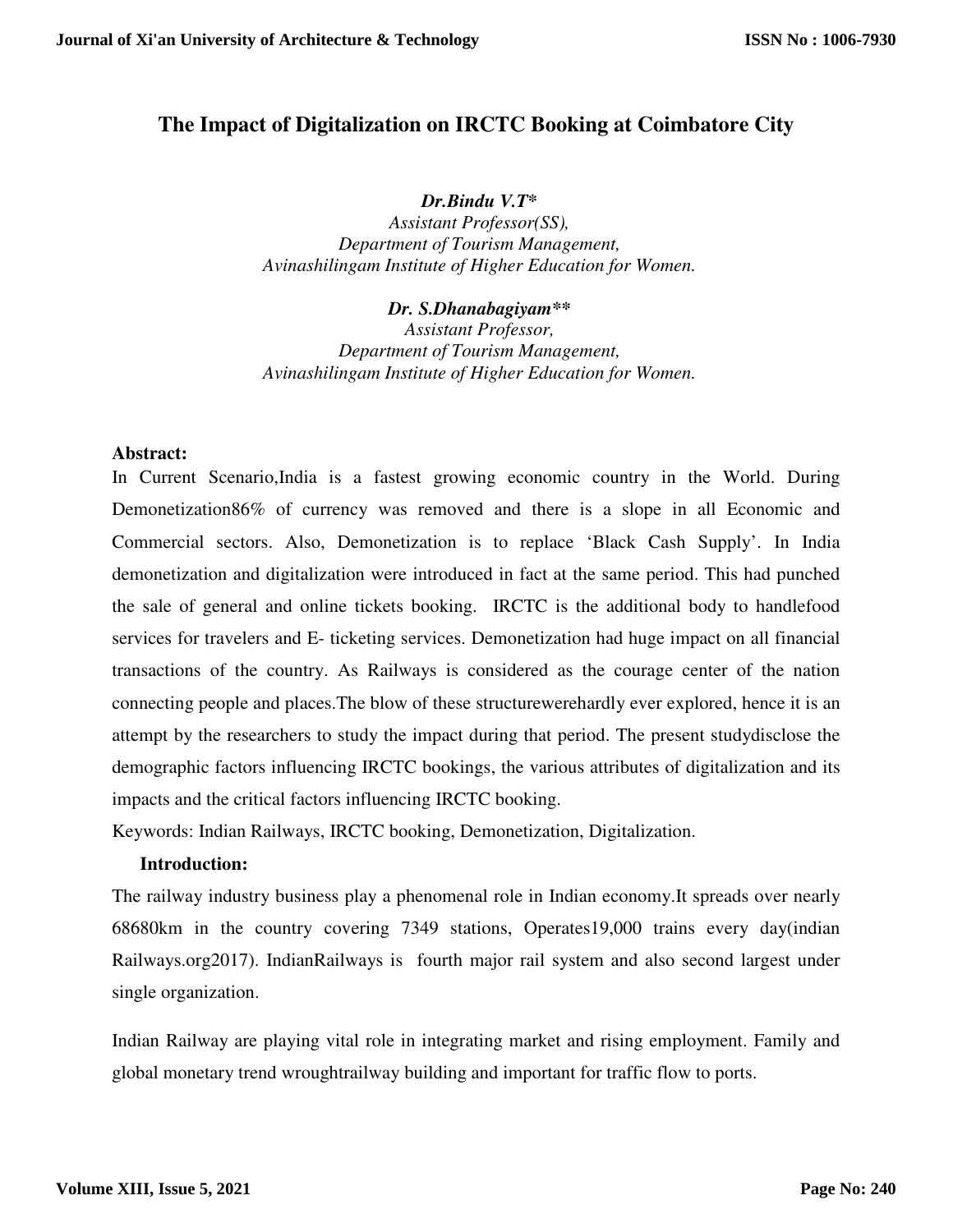IRCTCactivities are important in food preparation, travel and E- ticketing operations for customers. It has the tagline"Lifeline of the Nation".

IRCTC is recognized, as pioneersin E-based train ticket booking, through mobiles with the help of WiFi, GPRS and messages with e-tickets and Railway Food services. Also, IRCTC offers Etickets bookedthroughonline. IRCTC supplies tickets to the public. The delivery of ticket is done from beginning to end throughdispatch or a person. More than about two lakh tickets are sold through IRCTC's portalper day.

# **Need for the Study:**

Indian Railways is one of the vital public sector in India, with a capital **investment** of about 'Rs 55, 0001 core', which plays a vital role to develop GDP of our country.(Indian Raiways2017)

Demonetization was implemented on 8th November 2016. During Demonetization it was difficult to book tickets therewas lack of proper knowledge about bookings, which has an impact on IRCTC booking. GST was implemented from first July 2017 to avoid double taxation. Changes in tax rates during implementation were difficult for the passengers, which had an impact over IRCTC booking. Since it is some of the recent financial regulations, there was not much of exploration on impact of digitization, on IRCTC booking. This study was undertaken to identify and evaluate the critical factors influencing IRCTC booking during that period. The major implications of the study include the determining demographic features of customers and other critical factors of booking, which is essential for marketing and planning of the IRCTC.

# **Objectives of study**

- To identify the gender differences towards the factors influencing IRCTC booking.
- To find out the Age and Educational Qualification differences towards the factors of IRCTC booking.
- To examine the factors towards the influence ofDemonetization and GST in the economy.
- To evaluate critical factors influencing IRCTC booking.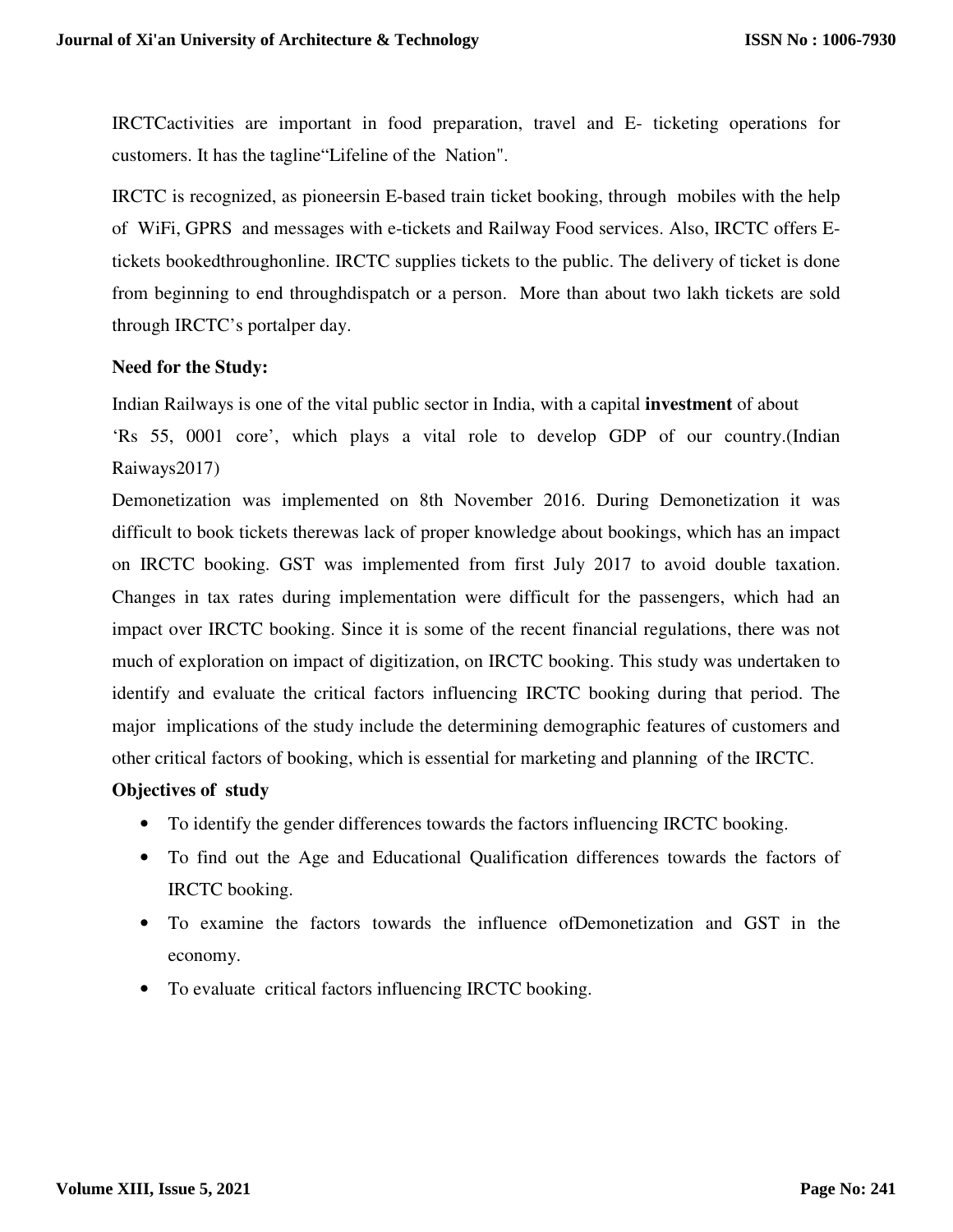# **Review of Literature:**

According to Alvares&Clifford (2009) explains, about the difficultyin fake currency in india are more comfortable and undetected. Also it states counterfeiter'shad restrictedin production to discover fake currencies.

SandeepKaur (2016) explained the impact of digitalization for many banking sectors andOrganization in the intermediate. Also, impact has affected the industries like undesirable production for Consumer goods, items, Construction, Promoters and allied sectors.

Digitalization:

Jain, P.M (2006) mentioned about online payment, which would be able to check black" to analyze the development Pattern for cashless system.Bythe benefit of quick expenditure and remittance will safeguardoptimumexisting funds in banks, funding institutions, business houses and ordinary citizen.

Ashish Das &RakhiAgarwal(2010)explained about the Imbursement System in India.Money is an exclusive proposition in india. Hence, there is a shift from cash-basedeconomy tocashless system. Which in turn will reduce management cost,trade transaction cost, check transaction cost.Rahul Midha (2016) explains about blockadesand concluded that evenin indiaDigital India program are facing barriers. HimakshiGoswami (2016) concluded in his article, government will take into account the recommendation by government policies and decision making for implementing Digital India Programme.

BappadityaMukhopadhyay (2017) in his study explains about the shift from Cash to Cashlesseconomy and also about the Challenges and Opportunities of Indiaabout moneyless economy which is substantial, save enormous money, which has been spendyearly in production and maintaining money. Most prominently digitalization will help the government to reach the goal.

# IRCTC:

Durgamani et al., (2013) measured the servicesprovides the passengers ticket booking to the onboard travel experience in the train and also problems between passengers and railway administration. Rajeshwari and Elangovan (2014)emphasized about the difficulties faced by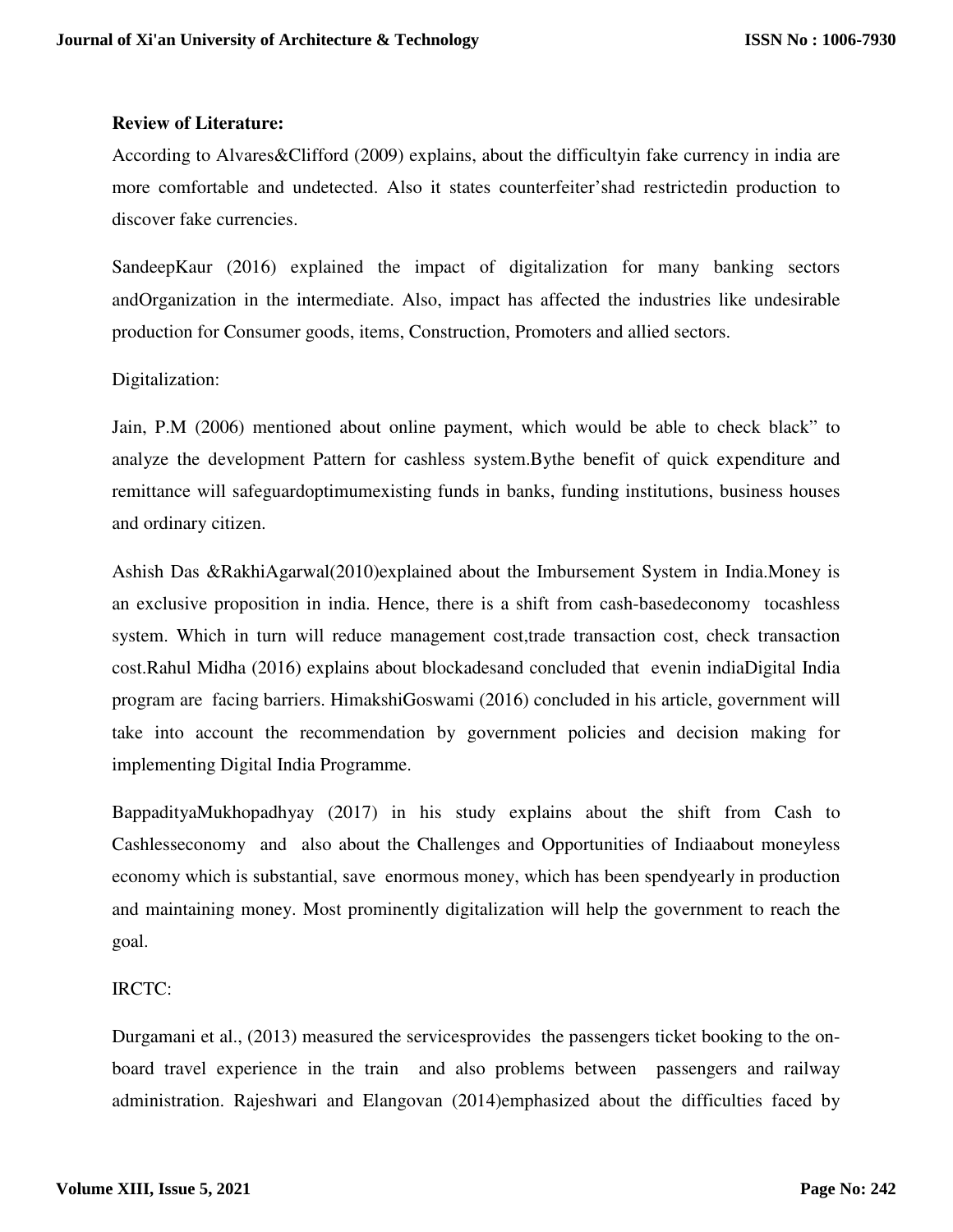passengers while preserving tickets, boardingtrain and travelling.Sheeba and Kumuthadevi (2015) analyzed about the passengers' satisfaction and service quality of Southern Railways. By analysis of their study it is understood that Amenities provided the railwaysisnot sufficient for the passengers. They research concludes that the railway department must try to improve the main areas to deliver the quality of services for passengers. This concept of digitalization will absolutely retain the passengers to facilitate the services in future.

#### **Methodology**

In the present study, the passengers of rail travel who used IRCTC for their rail reservation in and around Coimbatore were considered as respondents for the study. Sampling procedure used is convenience sampling. Sample are selectedin and around Coimbatore. The sample size for our study is 300. Primary data is obtained throughquestionnaire. Questionnaire used as primary research instruments were distributed to respondents for their feedback. The respondents who were willing to answer the questions were approached and responses were collected. The study conducted during January 2018 to March 2018. One of the major limitations of the study is that it is confined to Coimbatore city and in the mentioned time period, hence generisability of application is limited. The statistical tools applied are 't-test, ANOVA, Factor analysis and Regression.

# **Discussion**

# **Analysis of gender differences of the respondents towards the factors of different financial attributes**

|                  |        |     |        | Std.      |      |                               | <b>Null</b>   |
|------------------|--------|-----|--------|-----------|------|-------------------------------|---------------|
|                  | Gender | N   | Mean   | Deviation | Sig. | Sig. $(2$ -tailed) hypothesis |               |
|                  | Male   | 127 | 4.0787 | .71109    | .000 | .000                          |               |
| Money handling   | Female | 172 | 3.7064 | 1.01285   |      | .000                          | Rejected      |
| Internet banking | Male   | 128 | 4.1078 | .57502    | .014 |                               | .066 Rejected |

# **Table 1**

Ho :There is no relationship among gender and different financial attributes.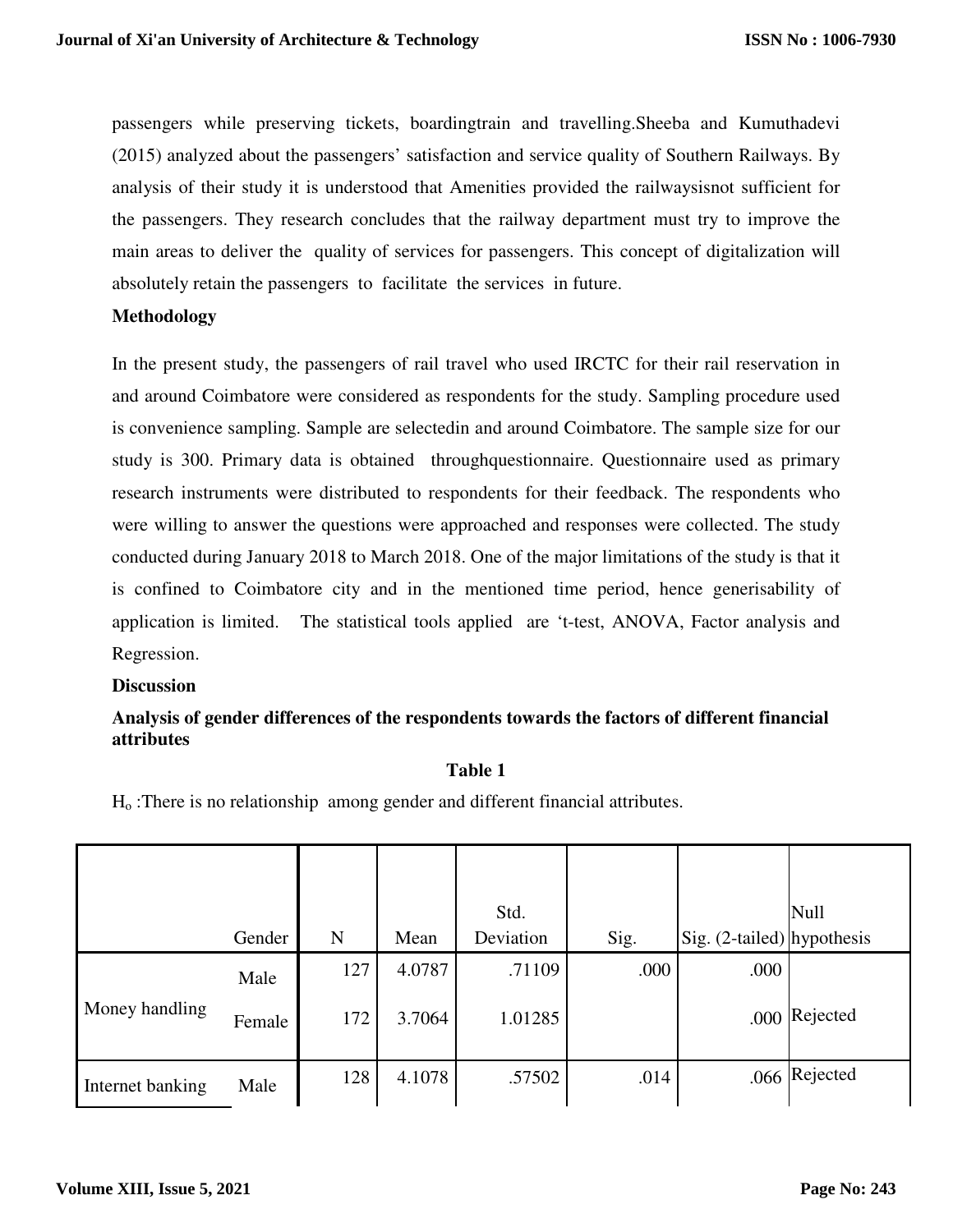|                      | Female | 172 | 3.9686 | .69463 |      | .059 |          |
|----------------------|--------|-----|--------|--------|------|------|----------|
|                      | Male   | 128 | 3.8891 | .84809 | .028 | .008 | Rejected |
| <b>GST</b>           | Female | 172 | 3.6000 | .97020 |      | .006 |          |
|                      | Male   | 128 | 4.1458 | .66073 | .789 | .024 |          |
| <b>IRCTC</b> booking | Female | 172 | 3.9700 | .66538 |      | .024 | Accepted |
| Challenges of        | Male   | 128 | 3.9674 | .76392 | .741 | .041 | Accepted |
| <b>IRCTC</b>         | Female | 172 | 3.7907 | .71655 |      | .043 |          |

From the above table (1), Money handling, Internetbanking, GST have significance value less than 0.05. Null hypothesis has been rejected.So,it is evident from the table there is significance difference exists between gender and Money handling, Internetbanking, GST and there is no substantial difference between gender and IRCTC booking, challenges, scope of IRCTC.

# **Analysis of the Age differences of the respondents towards the factors of different financial attributes**

# **Table 2**  Ho: There is no significant differences between age and different financial attributes.

|          |                      |                | Mean   |              |      | <b>Null</b> |
|----------|----------------------|----------------|--------|--------------|------|-------------|
|          | N                    | Df             | Square | $\mathbf{F}$ | Sig. | hypothesis  |
|          | Between              | $\overline{4}$ | 3.023  | 3.747        | .005 |             |
| Money    | Groups               |                |        |              |      |             |
| handling | <b>Within Groups</b> | 294            | .807   |              |      | **Rejected  |
|          | Total                | 298            |        |              |      |             |
|          | <b>Between</b>       | $\overline{4}$ | .821   | 1.974        | .098 |             |
| Internet | Groups               |                |        |              |      |             |
| banking  | Within Groups        | 295            | .416   |              |      | Accepted    |
|          | Total                | 299            |        |              |      |             |
|          | <b>Between</b>       | $\overline{4}$ | 2.821  | 3.367        | .010 |             |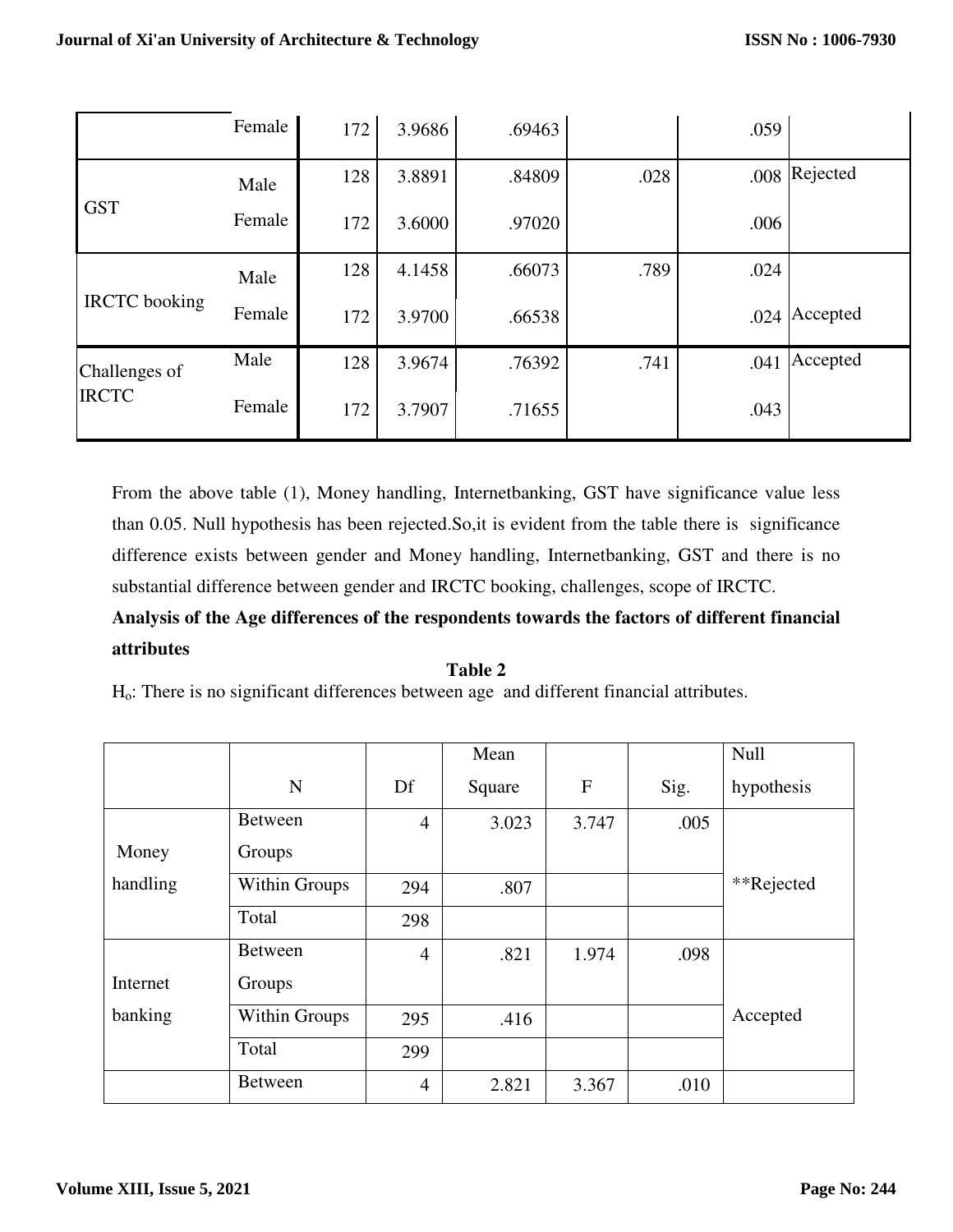| <b>GST</b>    | Groups         |                |       |       |      |            |
|---------------|----------------|----------------|-------|-------|------|------------|
|               | Within Groups  | 295            | .838  |       |      | **Rejected |
|               | Total          | 299            |       |       |      |            |
|               | <b>Between</b> | $\overline{4}$ | 1.356 | 3.125 | .015 |            |
| <b>IRCTC</b>  | Groups         |                |       |       |      |            |
| booking       | Within Groups  | 295            | .434  |       |      | **Rejected |
|               | Total          | 299            |       |       |      |            |
|               | <b>Between</b> | $\overline{4}$ | 2.045 | 3.866 | .004 |            |
| Challenges of | Groups         |                |       |       |      |            |
| <b>IRCTC</b>  | Within Groups  | 295            | .529  |       |      | **Rejected |
|               | Total          | 299            |       |       |      |            |

From the above table (2) the researcher observed null hypothesis (0.05) is rejected for the factor money handling, IRCTC booking, GST, challenges and scope of IRCTC. But for the factor internet banking the different age group has the same opinion.

 **Analysis of significant Age differences of the respondents towards the factors on different financial attributes** 

#### **Table 3**

| Dependent<br>variable | (I)age    | $(J)$ age           | Mean<br>difference | Std.error | Sig. | 95% Confidence<br>interval |                |
|-----------------------|-----------|---------------------|--------------------|-----------|------|----------------------------|----------------|
|                       |           |                     | $(I-J)$            |           |      | Lower<br>bound             | Upper<br>bound |
| Money<br>Handling     |           | $26 - 35$           | $.36674*$          | .12099    | .022 | .0346                      | .6988          |
|                       | $20 - 25$ | $36 - 45$           | $-17764$           | .17835    | .857 | $-.6672$                   | .3119          |
|                       |           | $46 - 55$           | $-.31098$          | .25008    | .726 | $-.9974$                   | .3754          |
|                       |           | above <sub>55</sub> | .18902             | .32520    | .978 | $-.7036$                   | 1.0816         |
|                       |           | $20 - 25$           | .17764             | .17835    | .857 | $-0.3119$                  | .6672          |
|                       | 36-45     | $26 - 35$           | .54438             | .19134    | .038 | .0192                      | 1.0696         |
|                       |           | $46 - 55$           | $-13333$           | .29071    | .991 | $-0.9313$                  | .6646          |

# POST HOC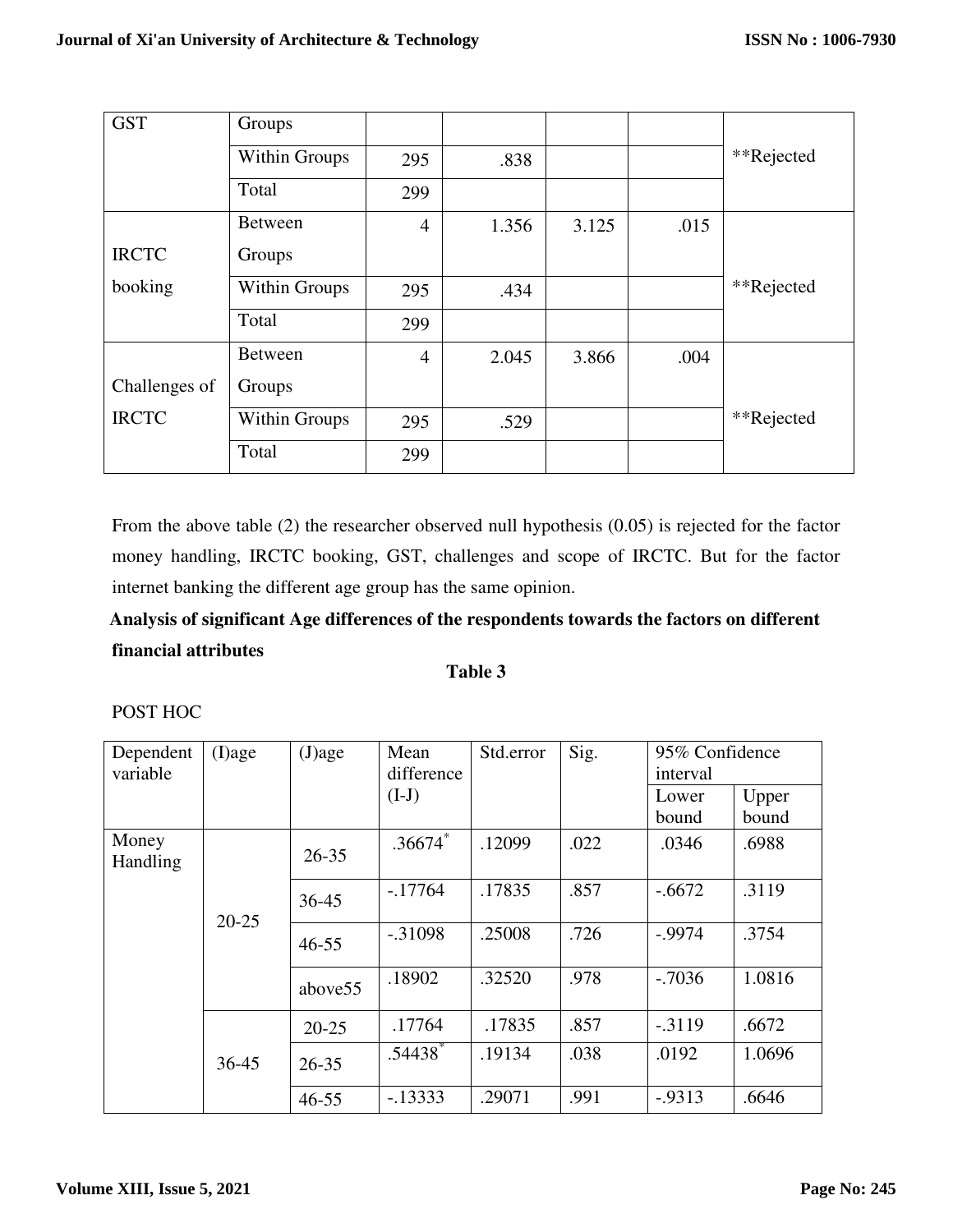|                         |           | above <sub>55</sub> | .36667                | .35739 | .843  | $-0.6143$ | 1.3476 |
|-------------------------|-----------|---------------------|-----------------------|--------|-------|-----------|--------|
| <b>GST</b>              |           | $20 - 25$           | $.50000*$             | .18167 | .049  | .0014     | .9986  |
|                         |           | $26 - 35$           | .51108                | .19499 | .069  | $-.0241$  | 1.0463 |
| $36 - 45$               |           | $46 - 55$           | $-.10286$             | .29626 | .997  | $-9160$   | .7103  |
|                         |           | above <sub>55</sub> | .19000                | .36422 | .985  | $-.8097$  | 1.1897 |
| <b>IRCTC</b><br>booking | $36 - 45$ | $20 - 25$           | .31414                | .13074 | .117  | $-.0447$  | .6730  |
|                         |           | $26 - 35$           | $.39264$ <sup>*</sup> | .14032 | .043  | .0075     | .7778  |
|                         |           | $46 - 55$           | .02302                | .21320 | 1.000 | $-.5622$  | .6082  |
|                         |           | above55             | .63611                | .26211 | .111  | $-.0833$  | 1.3555 |
| Challenges<br>of IRCTC  |           | $20 - 25$           | .31414                | .13074 | .117  | $-.0447$  | .6730  |
|                         | $36 - 45$ | $26 - 35$           | $.39264$ <sup>*</sup> | .14032 | .043  | .0075     | .7778  |
|                         |           | $46 - 55$           | .02302                | .21320 | 1.000 | $-.5622$  | .6082  |
|                         |           | above <sub>55</sub> | .63611                | .26211 | .111  | $-.0833$  | 1.3555 |

From the above table(3), it is observed that people of age group from 36-45 are handling money better than age group from 26-35 and the people of age group from 20-25 are handling money better than age group from 26-35 and they have more knowledge about GST than the people of age group from 20-25, people of age group from 36-45 are using IRCTC booking more than the age group from 26-35 and people of age group from 46-55 are managing the challenges and scope well than the people in the age group from 26-35.

# **Analysis of Age differences of the respondents towards the factors of different financial attributes**

|          | $H_0$ : There is no differences between equeational qualification and different financial attributes. |     |        |       |      |            |  |  |
|----------|-------------------------------------------------------------------------------------------------------|-----|--------|-------|------|------------|--|--|
|          |                                                                                                       |     | Mean   |       |      | Null       |  |  |
|          | N                                                                                                     | Df  | Square | F     | Sig. | hypothesis |  |  |
|          | <b>Between</b>                                                                                        |     | 3.338  | 4.116 | .007 |            |  |  |
| Money    | Groups                                                                                                |     |        |       |      |            |  |  |
| handling | Within Groups                                                                                         | 295 | .811   |       |      | Accepted   |  |  |
|          | Total                                                                                                 | 298 |        |       |      |            |  |  |
|          | <b>Between</b>                                                                                        | 3   | 1.751  | 4.296 | .005 |            |  |  |
| Internet | Groups                                                                                                |     |        |       |      |            |  |  |

**Table 4**  Ho :There is no differences between educational qualification and different financial attributes.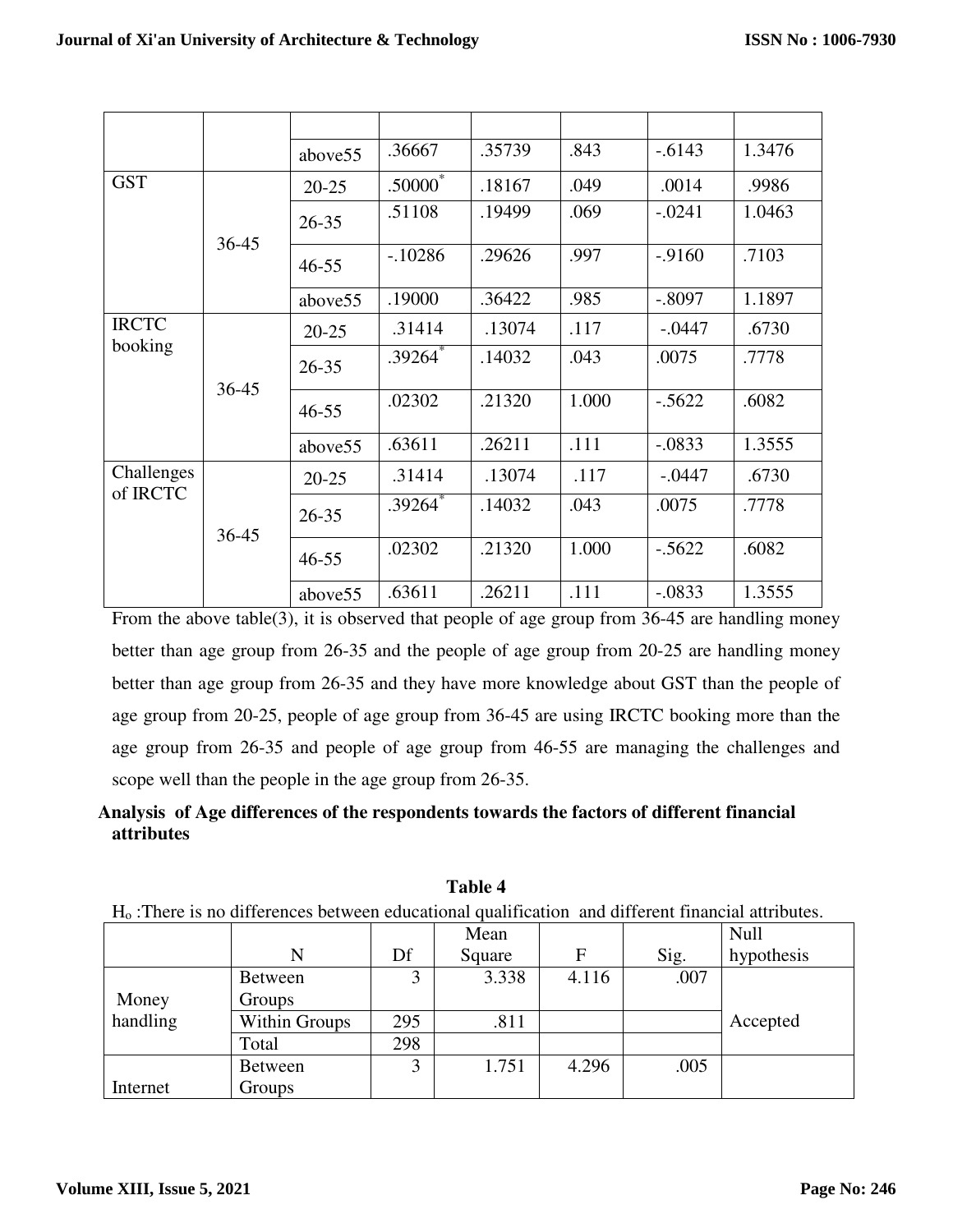| banking      | <b>Within Groups</b> | 296 | .408  |       |      | **Rejected |
|--------------|----------------------|-----|-------|-------|------|------------|
|              | Total                | 299 |       |       |      |            |
|              | <b>Between</b>       | 3   | 3.839 | 4.603 | .004 |            |
| <b>GST</b>   | Groups               |     |       |       |      |            |
|              | <b>Within Groups</b> | 296 | .834  |       |      | **Rejected |
|              | Total                | 299 |       |       |      |            |
|              | <b>Between</b>       | 3   | 1.846 | 4.272 | .006 |            |
| <b>IRCTC</b> | Groups               |     |       |       |      |            |
| booking      | <b>Within Groups</b> | 296 | .432  |       |      | Accepted   |
|              | Total                | 299 |       |       |      |            |
|              | <b>Between</b>       | 3   | 3.362 | 6.458 | .000 |            |
| Challenges   | Groups               |     |       |       |      |            |
| and scope of | <b>Within Groups</b> | 296 | .521  |       |      | **Rejected |
| <b>IRCTC</b> | Total                | 299 |       |       |      |            |

From the above table (4), it is observed that the null hypothesis (0.05) is rejected for the factor challenges and scope of IRCTC, GST and internet banking. But for the factors like money handling, IRCTC booking, the different level of educational qualification has the same opinion.

# **To Analyse the significant educational differences of the respondents towards the factors of different financial attributes**

# **Factors extracted on Digitalization**

# **Table (5)**

# **KMO and Bartlett's Test**

| <b>Kaiser-Meyer-Olkin</b>            | <b>Measure of Sampling</b> | .919     |  |  |
|--------------------------------------|----------------------------|----------|--|--|
|                                      | <b>Adequacy</b>            |          |  |  |
| <b>Bartlett's Test of Sphericity</b> | Approx.Chi-Square          | 7538.873 |  |  |
|                                      | DF                         | 1128     |  |  |
|                                      | Sig.                       | .000     |  |  |

The above table (5 ) explains the sample adequacy of the collected data to run the data reduction. The KMO examines the sample capability, proves to be 0.919 which is above 0.6, a measure enough to carry out the factor analysis.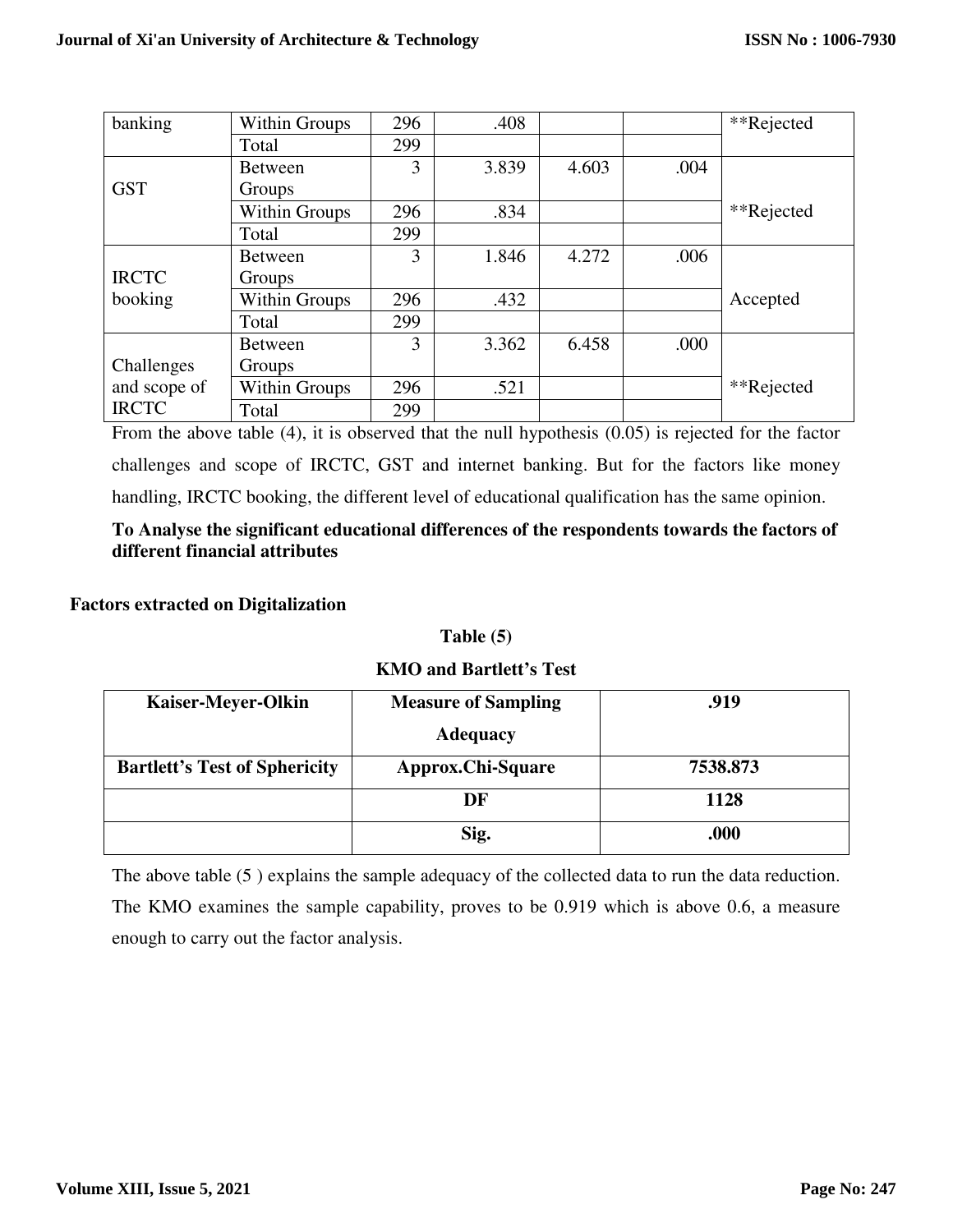# **Table 6**

# **Rotated Component Matrix**

|                                                       |      |                | Component |                |      |
|-------------------------------------------------------|------|----------------|-----------|----------------|------|
|                                                       | 1    | $\overline{2}$ | 3         | $\overline{4}$ | 5    |
| Ticket booking easy                                   | .705 |                |           |                |      |
| Faster ticket booking                                 | .696 |                |           |                |      |
| Improved quality of ticket booking                    | .640 |                |           |                |      |
| Quick access                                          | .561 |                |           |                |      |
| Multiple bookings through IRCTC is easy               | .550 |                |           |                |      |
| continue to use IRCTC booking                         | .535 |                |           |                |      |
| Financial information are tampered                    |      | .697           |           |                |      |
| Concerned of consequences                             |      | .655           |           |                |      |
| Challenging and frustrating booking                   |      | .609           |           |                |      |
| Re-login in IRCTC website is a tedious process        |      | .569           |           |                |      |
| IRCTC website is always fast and efficient            |      | .534           |           |                |      |
| Routes are readily available                          |      | .513           |           |                |      |
| Cancellation charges are reasonable                   |      | .504           |           |                |      |
| GST reduce tax evasion                                |      |                | .733      |                |      |
| GST is a good idea                                    |      |                | .727      |                |      |
| transperancy in tax structure                         |      |                | .723      |                |      |
| GST has a positive impact on IRCTC booking            |      |                | .703      |                |      |
| inequality of income                                  |      |                | .530      |                |      |
| Stay within your budget                               |      |                |           | .716           |      |
| Less Risky (Loss of hard earned money can be avoided) |      |                |           | .713           |      |
| Increases cyber crime                                 |      |                |           |                | .617 |
| knowledge about transferring funds                    |      |                |           |                | .607 |
| <b>Increase Revenue to Government</b>                 |      |                |           |                | .582 |
| No need to rely on bank branches for train booking    |      |                |           |                | .510 |
| Increase in Internet fraud                            |      |                |           |                | .500 |
|                                                       |      |                |           |                |      |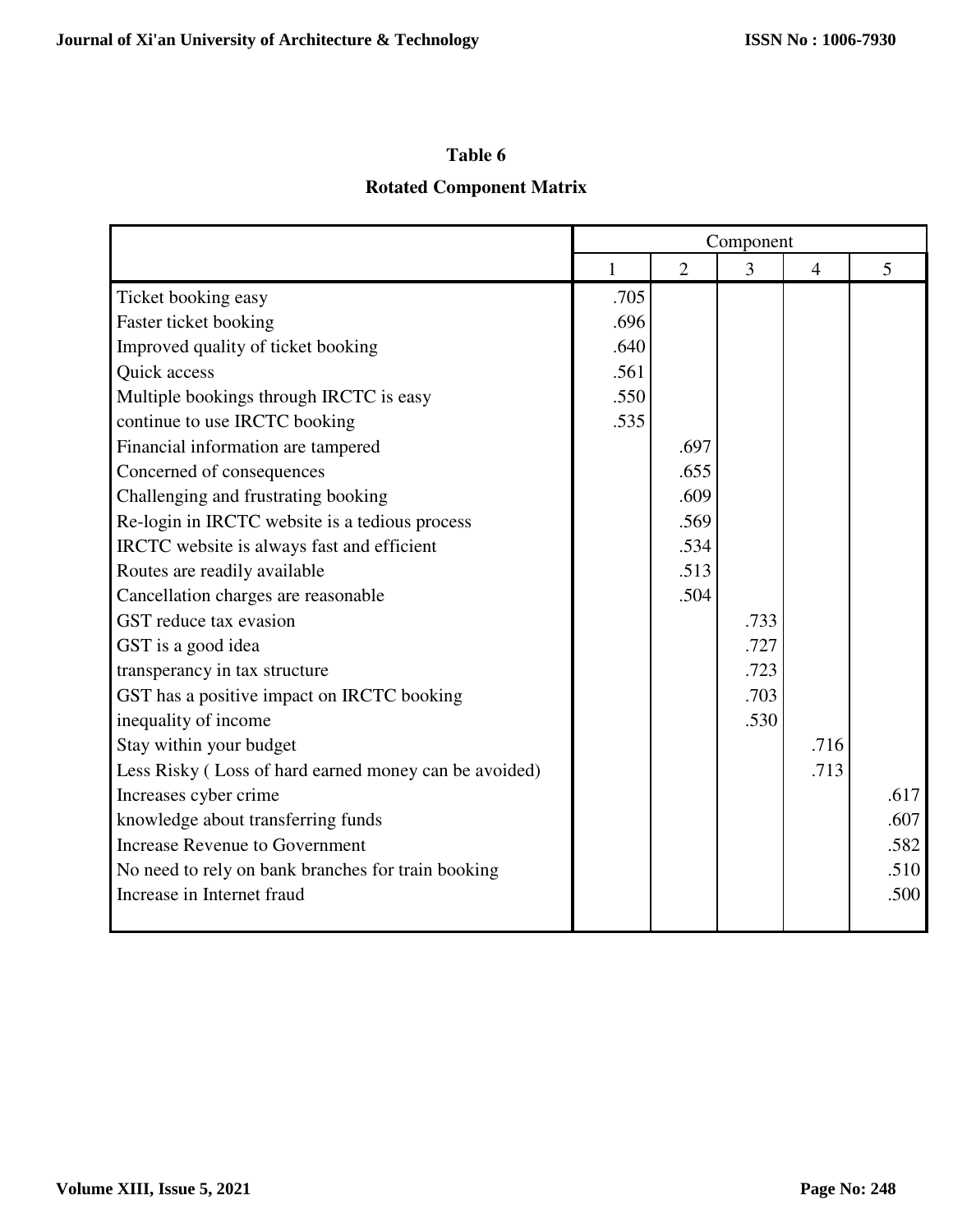From the above table (6) it is clear that Five factors were found from the factor analysis. Factor one has components like ticket booking easy, faster ticket booking, improved quality of ticket booking, quick access, multiple bookings through IRCTC is easy and continue to use IRCTC booking. Factor two has components like financial information are tampered, concerned of consequences, challenging and frustrating booking, Re-login in IRCTC website is a tedious process, IRCTC website is fast and efficient, routes are readily available and cancellation charges are reasonable. Factor three has components like GST reduces tax evasion, GST is a good idea, transparency in tax structure, GST has positive impact on IRCTC booking and inequality of income. Factor four has components like stays within your budget and less risky. Factor five has components like increases cybercrime, knowledge about transferring funds, increases revenue to the government .The factor analysis shows above .60 and is significant.

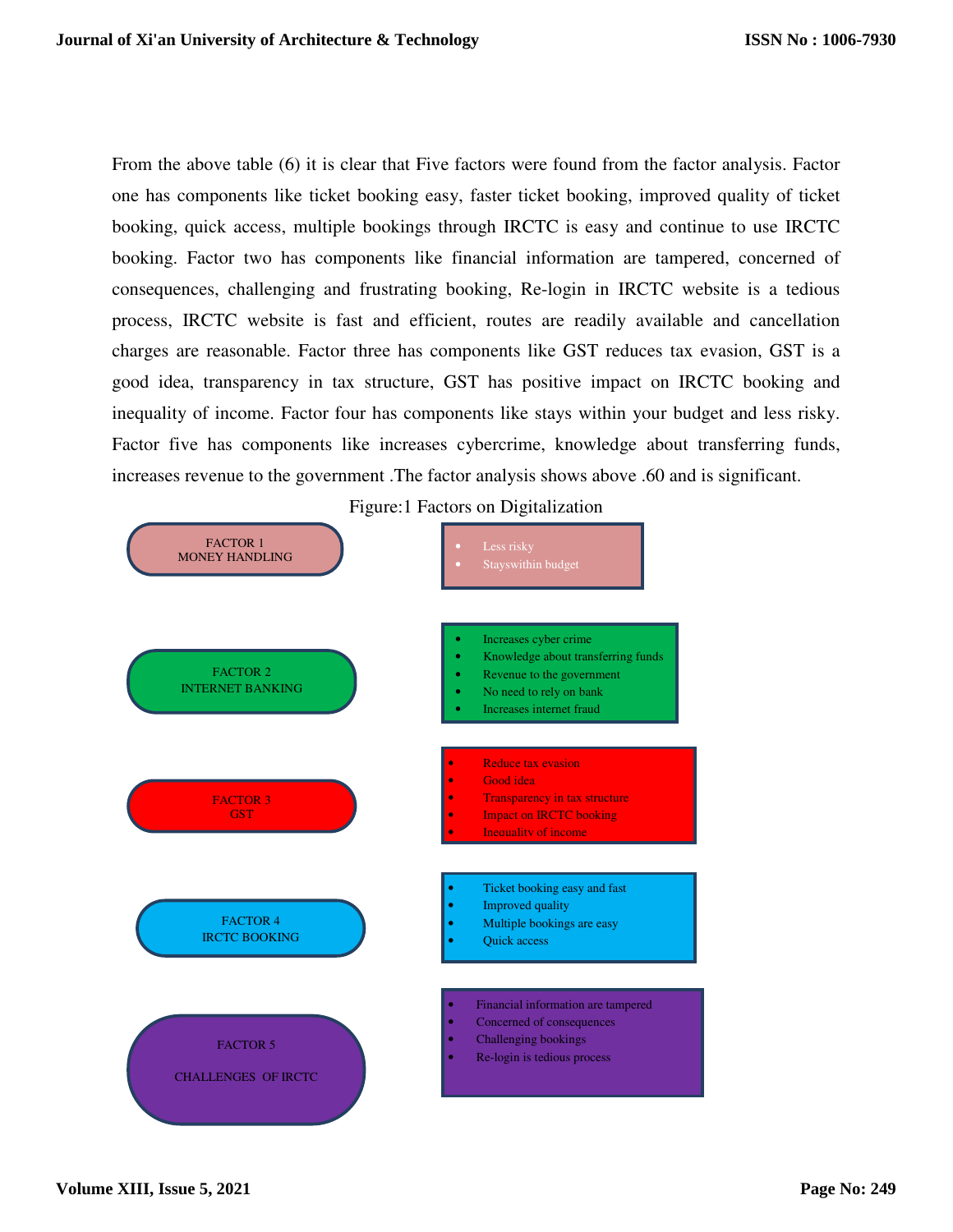#### **Regression**

#### **Model Summary**

| Mode |                   |      |        | R Square   Adjusted R   Std. Error of |
|------|-------------------|------|--------|---------------------------------------|
|      |                   |      | Square | the Estimate                          |
|      | .660 <sup>a</sup> | .436 |        | .50436                                |

# **Table 7**

# **ANOVA**

| Model |            | Sum of  | df  | Mean   | F      | Sig.              |
|-------|------------|---------|-----|--------|--------|-------------------|
|       |            | Squares |     | Square |        |                   |
|       | Regression | 57.717  |     | 14.429 | 56.722 | .000 <sup>b</sup> |
|       | Residual   | 74.788  | 294 | .254   |        |                   |
|       | Total      | 132.505 | 298 |        |        |                   |

From the above table (7) it is clear that R value is 66 % and R<sup>2</sup> value is 43%, therefore it is inferred that factors like money handling, challenges and scope of IRCTC, GST, internet banking which is found from the factor analysis are highly influencing the IRCTC booking.

# **Table 8**

# **Coefficients**

| Model               | Unstandardized<br>Coefficients |            | Standardize  | t     | Sig. |
|---------------------|--------------------------------|------------|--------------|-------|------|
|                     |                                |            | Coefficients |       |      |
|                     | B                              | Std. Error | Beta         |       |      |
| (Constant)          | 1.339                          | .207       |              | 6.466 | .000 |
| Money handling      | .080                           | .037       | .110         | 2.176 | .030 |
| Internet banking    | .138                           | .052       | .134         | 2.654 | .008 |
| <b>GST</b>          | .138                           | .043       | .192         | 3.238 | .001 |
| Challenges of IRCTC | .343                           | .053       | .380         | 6.435 | .000 |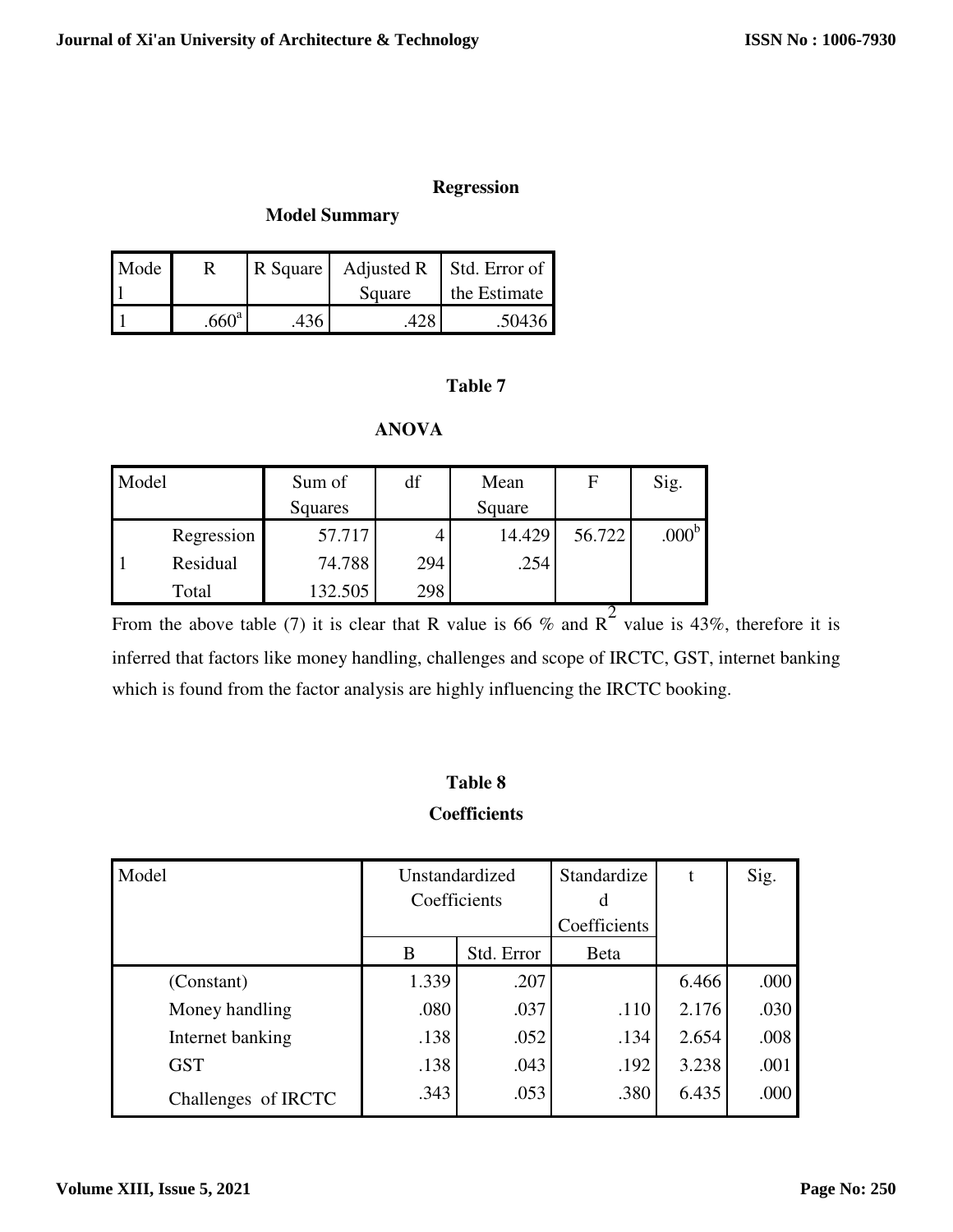The table  $(4.5.3)$  shows that, Y=a+b X = 1.339 + .080 [Factor 1 Money handling ] + .138 [Factor 2 Internet banking] + .138 [Factor 3 GST] + .343 [Factor 4 challenges of IRCTC]

From the above table, we infer that the r value for Factor 4 is (.343) which is highly influencing highly towards IRCTC booking.

Since the R value is 66 percent and R square value is 43 percent, which is higher than the actual value of 30%. The factors influencing with t values are challenges of IRCTC( $t=6.435$ ), GST( $t=3.238$ ), internet banking( $t=2.654$ ), money handling( $t=2.176$ ). This shows that these factors contribute the influencing rate at 43% and found to be statistically significant. Among the factors challenges of IRCTC is highly influencing factor while booking.

# **FINDINGS**

- By applying t-test it is proved there exist variation between gender and Money handling,Internetbanking, GST and also there is no significant difference between gender and IRCTC booking, challenges and scope of IRCTC.
- By using ANOVA, it is observed that for the factor money handling, IRCTC booking, GSTand challenges there is significant difference of opinion with different age groups.But for the factor internet banking the different age group has the same opinion and by post-hoc it is observed, that people of age group from 36-45 are handling money better than age group from 26-35, people of age group from 26-35 have more knowledge about GST than the people of age group from 20-25, people with 36-45 are using IRCTC booking more than the age group from 26-35, age group from 46-55 are managing the challenges and scope well than the people in the age group from 26-35.
- By using ANOVA, it is observed that for the factor-challenges ofIRCTC, GST and internet banking with different educational qualification influences, where as factors like money handling, IRCTC booking, the different level of educational qualification has the same opinion.
- By applying Factor Analysis,PCA method Five factors were found from the factor analysis. Factor one deals on money handling has components like , stays within the budget and less risky. Factor two is internet Banking which has components like: increases cybercrime, knowledge about transferring funds, increases revenue to the government, Factor three has components like GST reduces tax evasion, GST is a good idea and transparency in tax structure, GST has a positive relation for IRCTC booking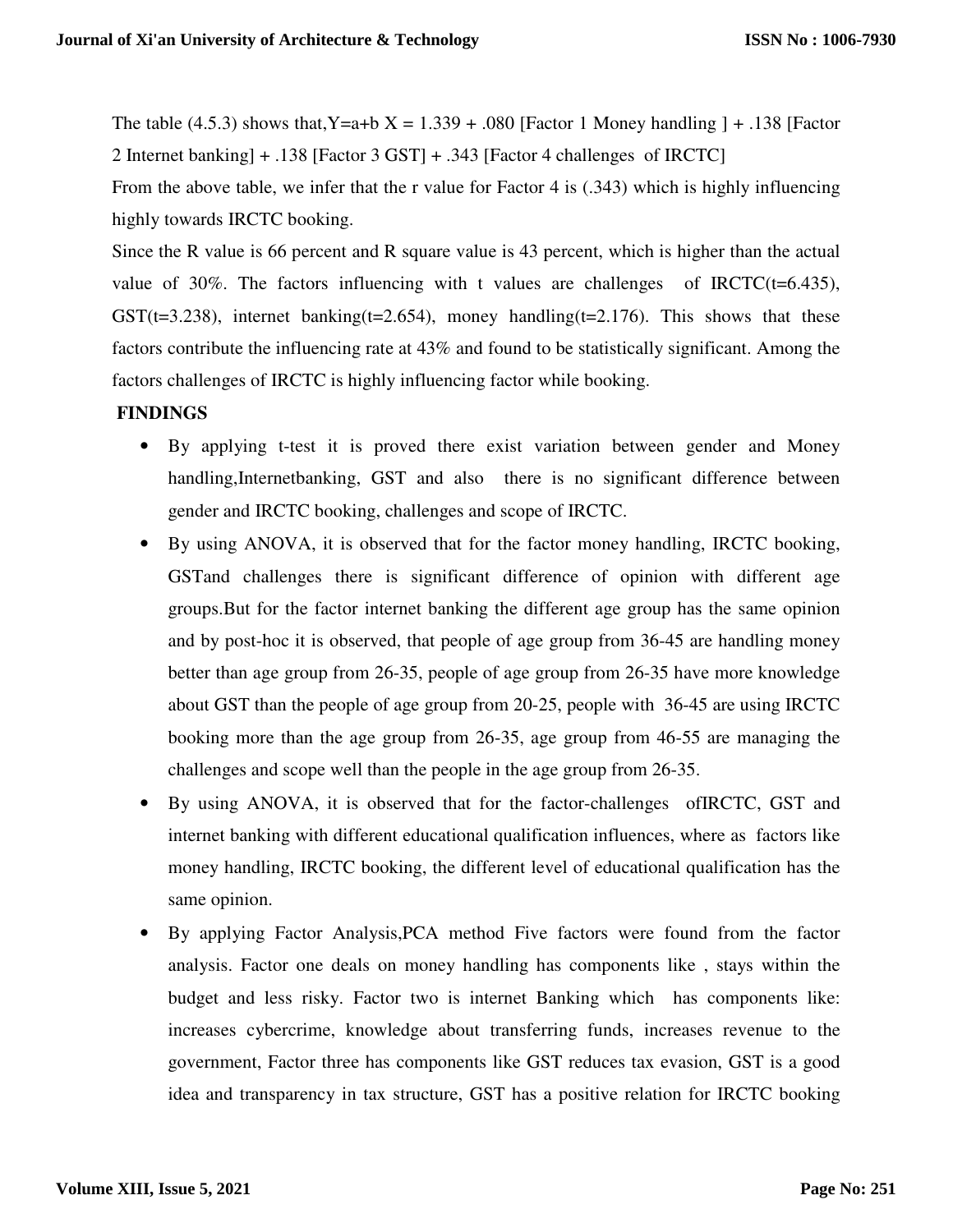and inequality of income. Factor four is IRCTC Booking has components like: ticket booking easy, faster ticket booking, improved quality of ticket booking, quick access, multiple bookings through IRCTC is easy and continue to use IRCTC booking. Factor Five is about Challenges of IRCTC has components like: financial information are tampered, concerned of consequences, challenging and frustrating booking and Re-login in IRCTC website is a tedious process.These are the five factors extracted from PCA of factor reduction.

• By using REGRESSION, it is observed r value with 66% and r square value of about 43%, which is higher than the actual value of 30%. The factors influencing with t values are challenges and scope of IRCTC ( $t=6.435$ ), GST ( $t=3.238$ ), internet banking ( $t=2.654$ ), money handling  $(t=2.176)$ . This shows that these factors contribute the influencing rate at 43% and found to be statistically significant. Among the factors challenges ofIRCTC is highly influencing factor of IRCTC Booking.

# **5.2 SUGGESTION**

- The service provider should concentrate more on facilities for customer, payment mode like e-payment etc, age group education and different income group play vital role in handling IRCTC Bookings. Under the age group 26-35 yrs are the major users ,IRCTC can design its functions catering to this middle-aged crowd.
- From the analysis, some attributes such as cybercrime, internet fraud are the threats in the IRCTC booking controlling measures for the same should be implemented for safety transactions and re-login process should be made easier. The study shows that challenges of IRCTC is a very crucial factor on IRCTC booking. The knowledge level can be enhanced, by creating awareness programs for the booking process and tax rates for all the age groups.
- The government must strengthen the Cyber Security framework. Though customers shifted from manual reservation to IRCTC for booking they still more concerned about the security of the process. Hence proper technology should exist to reducefrauds and to ensure security.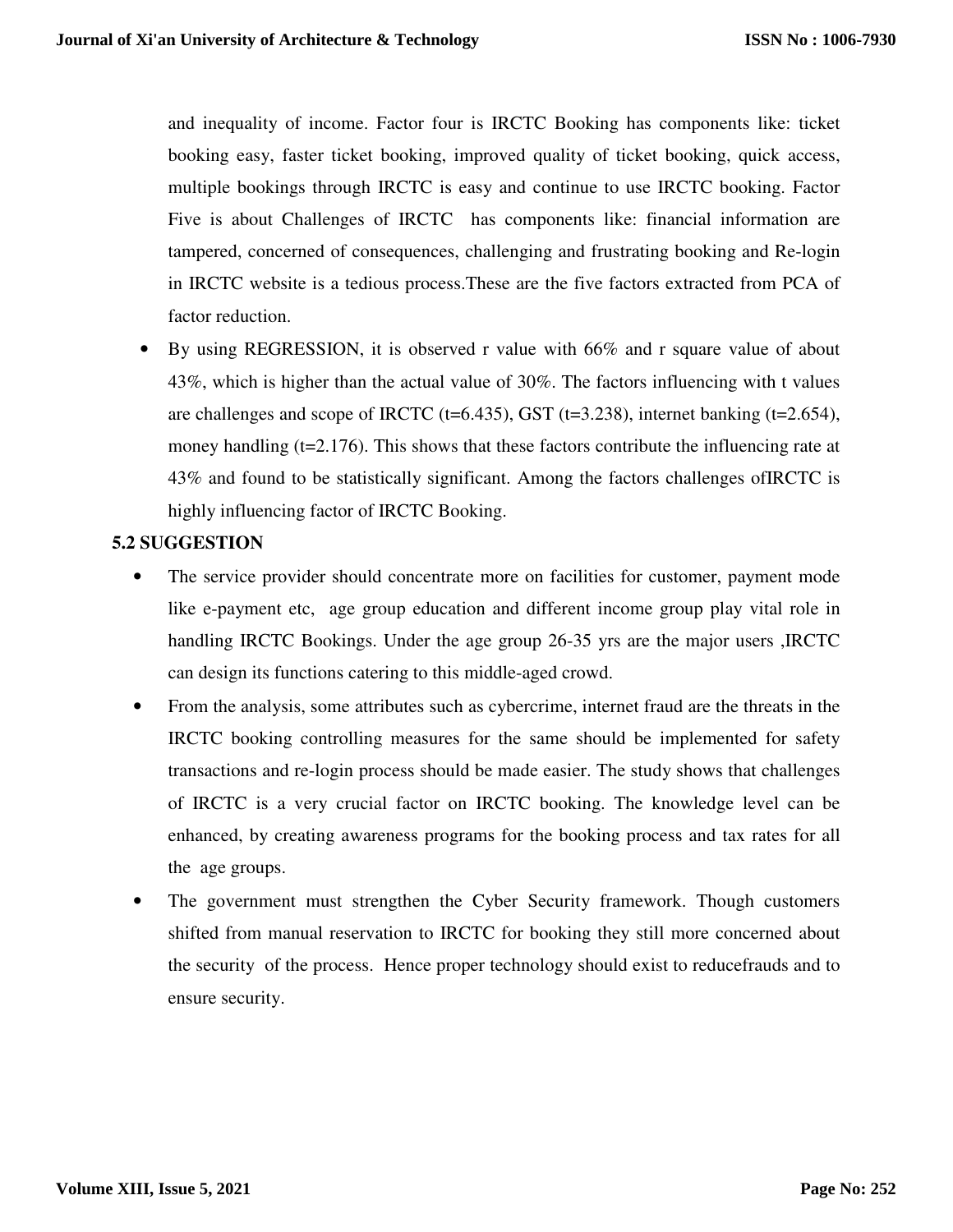# **CONCLUSION**

IRCTC online reservation system is very convenient for the passengers.Hence, it is very popular and increasing the users day by day. Providing service with proper safety facilities for etransactions and making the process simpler could help to increase the satisfaction level of passengers on Digitalization and IRCTC booking..

The overall results prove that digitalization and GST have an impact on IRCTC booking in positive and negative manner. Also, the results identify the facilities for e-payments and knowledge for booking to be enhanced.IRCTC is also spreading its wings with flight, hotel and cab booking as well as holiday packages. Although the expansion of IRCTC in Indiatook place rapidly, still there are several issues to be rectified the smooth functioning of IRCTC .The main issue is that IRCTC needs improvement in overall services including passenger security while booking, convenience and running on time. As Indian Railways play a pivotal role in Indian economy, IRCTC booking also needs to be monitored and controlled effectively for smooth functioning of the Rail business.

# **REFERENCE**

Ajjan, H. and Hartshorne, R. (2008).Investigating faculty decisions to adopt Web 2.0 technologies: Theory and empirical tests. Internet and Higher Education, 11 71–80.

AkanshaKhurana and Aastha Sharma (2016) on "GST- A positive reform for indirect taxation system" International journal of advance research, vol 4, issue3.pp-500-505.

Aleem, Z (2016) India Pulled 86% of its Cash out of Circulation,

Allen, M.P. (2004), Understanding Regression Analysis. Springer.

Ashworth, David (Nov. 2016), Reasons behind Demonetization, www.marketrealist.com Heng, How, Koon, senior FX investment strategist at Credit Suisse.

Brace N, Kemp R and Snelgar R (2003). SPSS for psychologists: a guide to data analysis using SPSS for windows. Palgrave Macmillan, New York.

Brijesh Singh and Dr. N. BabithaThimmaiah (January 2017) : Demonetization-Win or Lost. International journal of management, social science and technology. ISSN-2320-2339, 2320- 2793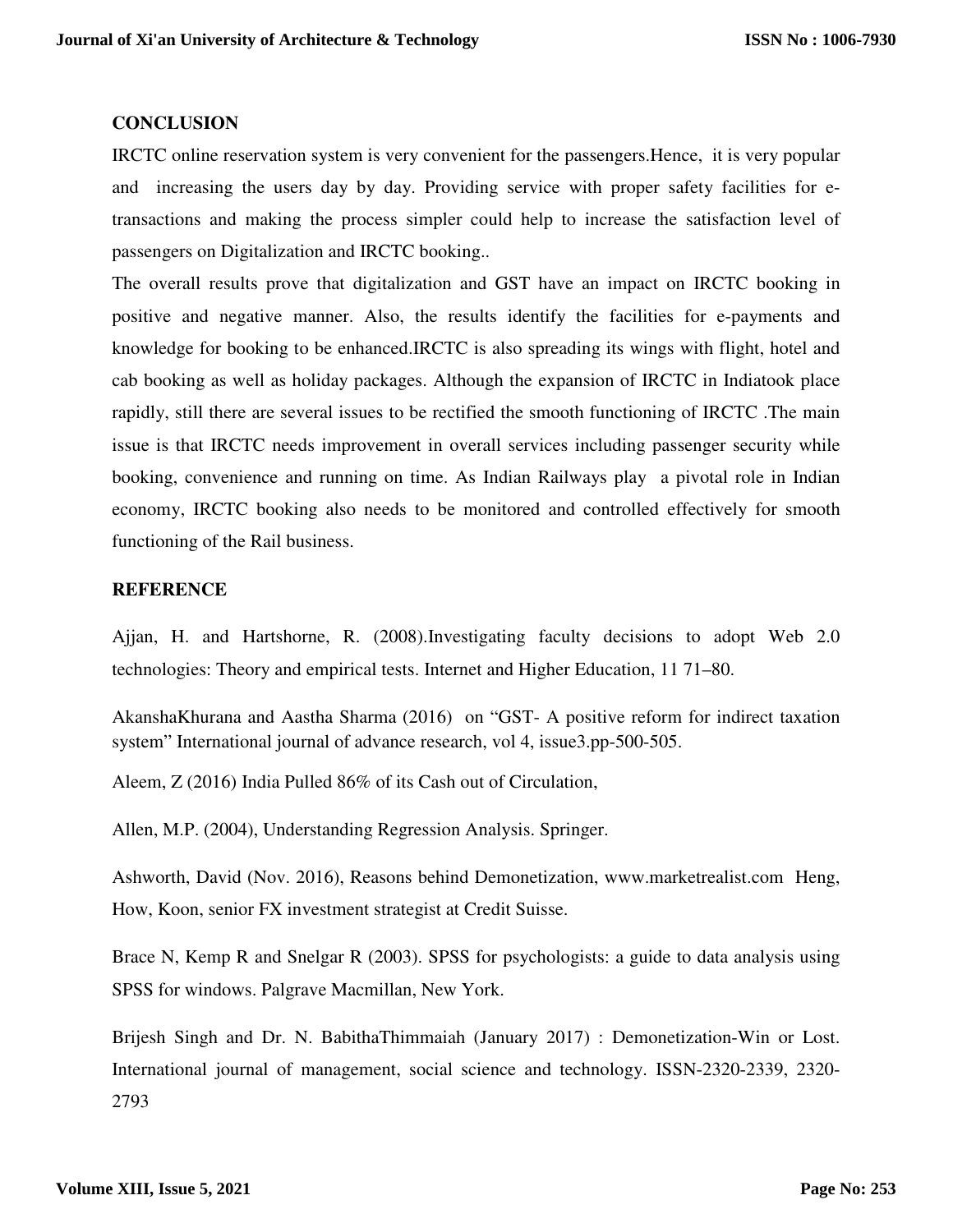Chabi Gupta (December 2016). Payment banks and Demonetization.International Journal of Research and Science. ISSN: 2454-2024(online)

Chanda, A (2017) Notes (and anecdotes) on Demonetization,

Chen, L-D.(2008). A model of consumer acceptance of mobile payment. International Journal of Mobile Communications, 6(1) 32-52.

Choudhury, S R (2016) Pain and Gain for India's Economy after Drastic Withdrawal of Cash Supplies.

Crisil, (2016), A Global S&P Company, www.indiaspend.com

Daniel E, (1999): Provision of electronic banking in the UK and the Republic of Irelandl, International Journal of Bank Marketing, Vol. 17, No. 2, pp. 72-82.

Das, Samantak, (Jan. 2017), impact of Demonetization on Real estate, Chief Economist and national director, Knight Frank,

Dheenadhayalan V, (December 12, 2016)Automation of banking sector in Indial, Yojana,: pp. 32-40.

 Dr. ShakirShaik, Dr. S.A.Sameera, Mr. Sk.C. Firoz (Dec 2015) "Does Goods and Services Tax (GST) Leads to Indian Economic Development " IOSR journal of business and management.vol 17.issue 12. pp 1-05.

Eriksson K and Nilsson D (2007): Determinants of the continued use of self-service technology: The case of Internet banking‖, Technovation, Vol.27, No. 4, pp. 159–167.

Geeta Rani (November 2016): Effect of demonetization on retail outlets. International Journal of applied research 2(12):400-401

Gounaris.S, and Koritos, C. (2008). Investigating the drivers of internet banking adoption decision:A comparison of three alternative frameworks. International Journal of Bank Marketing, 26(5) 282-304.

Gulati,Singh, Gurbir, (Jan. 2017) Impact of Demonetization on Textile industry, www.indiaretailing.com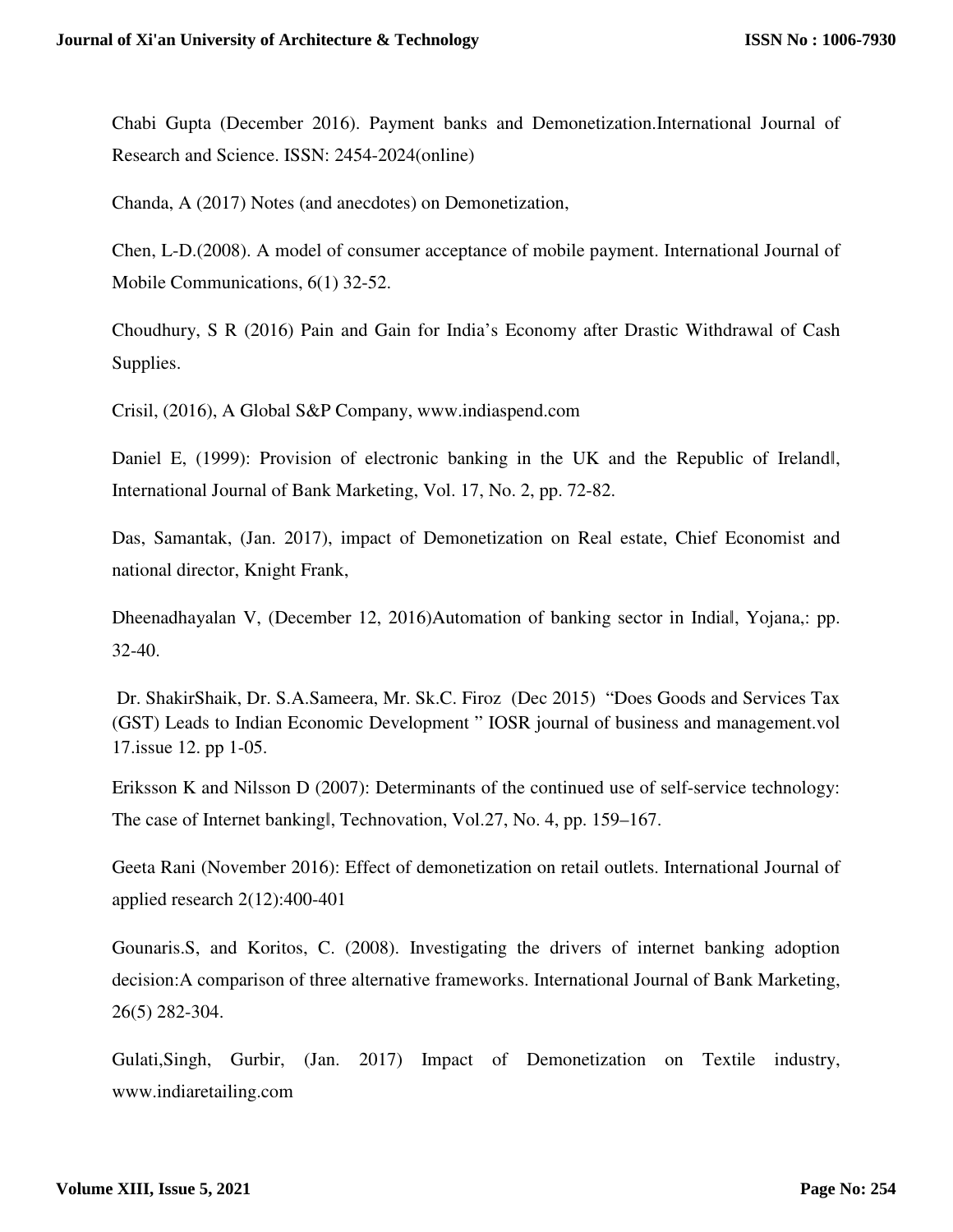Gumussoy, C.A. and Calisir, F. (2009).Undersatnding factors affecting e-reverse auction use: An integrative approach. Computers in human behavior, 25 975968.

Hartshorne, R. and Ajjan, H. (2009).Examining student decisions to adopt Web 2.0 technologies: theory and empirical tests. Journal of Computer Higher Education, 21 183–198.

Hester, A.J., and Scott, J.E. (2008).A conceptual model of wiki technology diffusion.In Proceedings of the 41st Hawaii International Conference on System Sciences.

Hinton, P.R., Brownlow, C., McMurray, I. and Cozens B. (2004). SPSS explained. Routledge Inc., East Sussex, England.

 Hitesh K. Prajapti (July 2016) "Challenges and Implementation of GST (Goods and Service Tax) in India" Paripex - Indian Journal Of Research, Volume : 5 | Issue : 7 | ISSN - 2250-1991 | IF : 5.215 | IC Value : 77.65 96

Holmes, F (2016) Modi's Demonetization is a Cure Worse than the Disease for India, Mundle, S (2016) Consequences of the Demonetization Shock.

Irani, Z., Dwivedi, Y. K. and Williams, M. D. (2009). Understanding Consumer Adoption of Broadband: An Extension of Technology Acceptance Model, Journal of Operational Research Society, 60(10), 1322-1334.

Janson, Phil, and Michael Waidner (1996)."Electronic payment systems."

Jung, J., Chan-Olmsted, S., Park, B. and Kim, Y. (2011).Factors affecting e-book reader awareness, interest, and intention to use.New media and society, 14(2) 204-224.

Kapoor, Mahimam, (2016), Impact of Demonetization on Banking Sector.

KishorkumarBalpalli,August 4,2016. All about Goods and Services Tax (GST) & its Implications.

Koenig-Lewis, N., Palmer, A. and Moll, A. (2010).Predicting young consumers' take up of mobile banking services, International Journal of Bank Marketing, 28(5), 410-432.

Lee, Jinkook, Fahzy Abdul-Rahman, and Hyungsoo Kim (2007):. "Debit card usage: an examination of its impact on household debt." Financial Services Review. 16.1 73.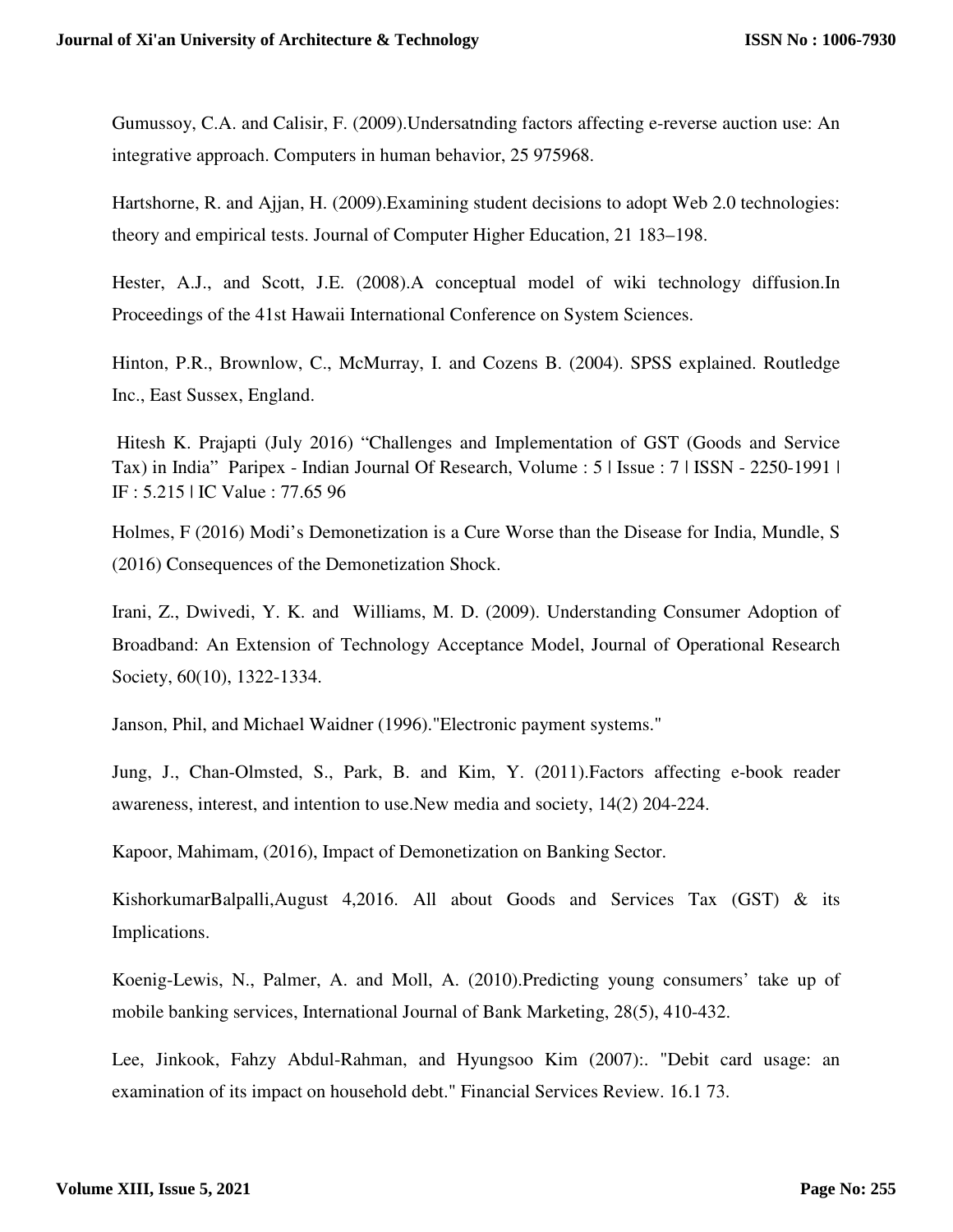Liang T-P, Huang C-W, Yeh Y-H and Lin B. (2007). Adoption of mobile technology in business: a fit-viability model. Industrial Management and Data Systems, 107(8) 1154-1169.

M. Angel Jasmine Shirley (February, 2017). Impact of demonetization in India: Special issue published in International Journal of Trend in Research and Development. (IJTRD).ISSN 2394- 9333

Mali, V. (2016). Demonetization: A step towards modified India. International Journal of Commerce and Management Research, Page No. 35-36.

Malik, Anghshu, (Jan. 2017), Impact of Demonetization on FMCG Products, Chief Operating Officer at AdaniWilmar Ltd.

Mallat, N., Rossi, M., Tuunainen, V. K. and Öörni, A. (2008).An empirical investigation of mobile ticketing service adoption in public transportation. Personal and Ubiquitous Computing, 12(1) 57-65.

Mallat, N., Rossi, M., Tuunainen, V. K. and Öörni, A. (2009). The impact of use context on mobile services acceptance: The case of mobile ticketing. Information & Management, 46(3) 190-195.

Mas, Ignacio, and Daniel Radcliffe(2010).. "Mobile payments go viral: M-PESA in Kenya."

Mercatanti, Andrea, and Fan Li. (2014). "Do debit cards increase household spending? Evidence from a semiparametric causal analysis of a survey."The Annals of Applied Statistics. 8.4: 2485- 2508.

 Monika Sehrawat and UpasanaDhanda (Dec 2015) " GST in India – A key tax reform" International journal of research Granthalya. Vol. 3(Issue 12) ISSN- 23500530(O) ISSN- 2394- 3629(P) Impact Factor: 2.035 (I2OR), Page No.133-141 3.

Morewedge, C. K., Holtzman, L., &Epley, N. (2007). Unfixed resources: perceived costs, consumption, and the accessible account effect. Journal of Consumer Research, 34(4), 459–467).

Ossolinski, Crystal, Tai Lam, and David Emery(2014) The changing way we pay: Trends in consumer payments. Reserve Bank of Australia,.